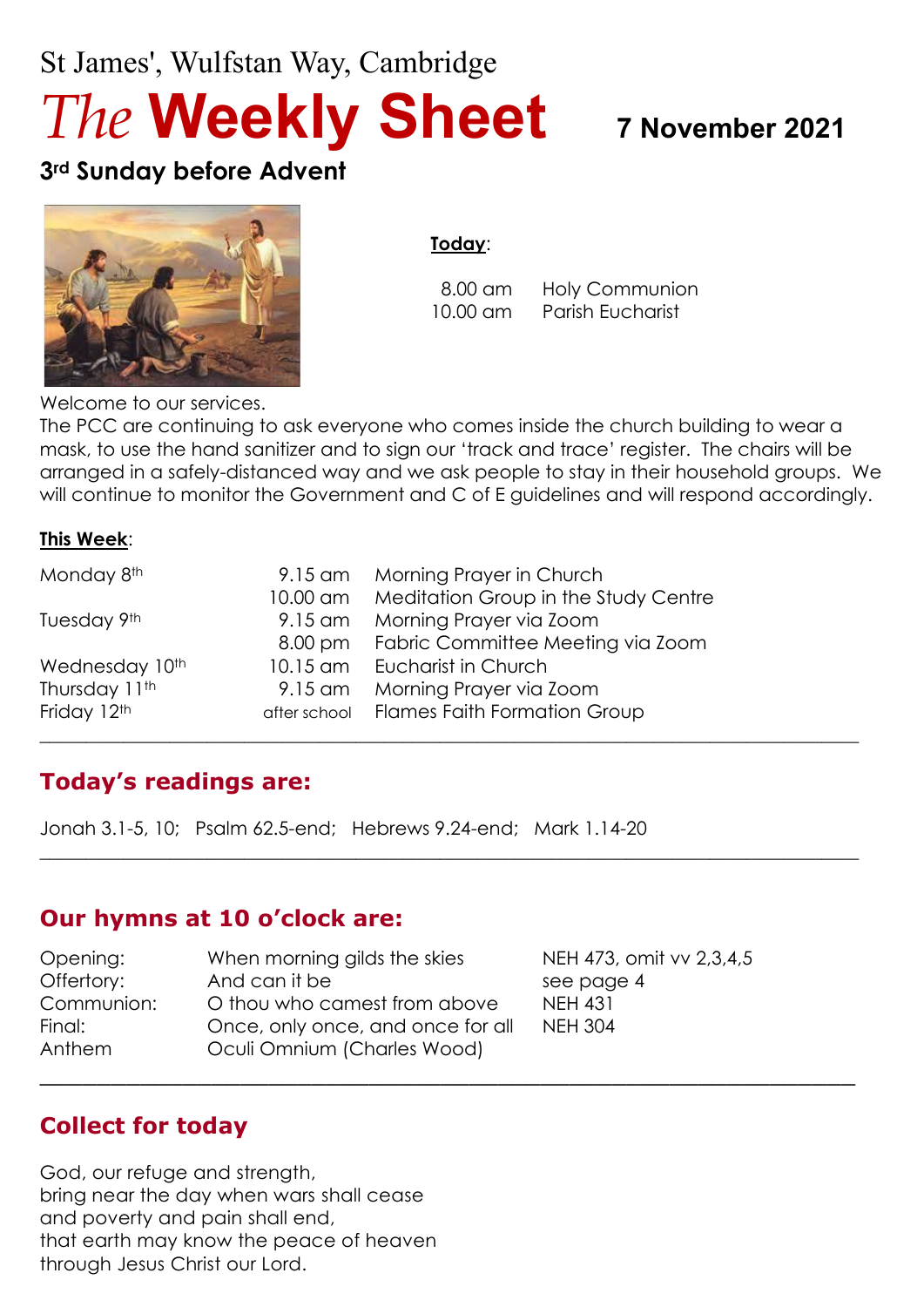# **Dates for your Diary**

Thursday 18 November 7.30 pm PCC Meeting Saturday 20 November 2.00 pm PCC Away 'Afternoon' Saturday 4 December Christmas event. Details to follow.

# **Jonah 3.1-5, 10**

#### **Conversion of Nineveh**

The word of the LORD came to Jonah a second time, saying, 'Get up, go to Nineveh, that great city, and proclaim to it the message that I tell you.' So Jonah set out and went to Nineveh, according to the word of the LORD. Now Nineveh was an exceedingly large city, a three days' walk across. Jonah began to go into the city, going a day's walk. And he cried out, 'Forty days more, and Nineveh shall be overthrown!' And the people of Nineveh believed God; they proclaimed a fast, and everyone, great and small, put on sackcloth.

 $\_$  , and the set of the set of the set of the set of the set of the set of the set of the set of the set of the set of the set of the set of the set of the set of the set of the set of the set of the set of the set of th

When God saw what they did, how they turned from their evil ways, God changed his mind about the calamity that he had said he would bring upon them; and he did not do it.

 $\_$  , and the set of the set of the set of the set of the set of the set of the set of the set of the set of the set of the set of the set of the set of the set of the set of the set of the set of the set of the set of th

# **Psalm 62.5-end**

Wait on God alone in stillness, / O my /soul; for in / him / is my / hope. He alone is my rock and / my sal/vation, my stronghold, so that / I shall / not be / shaken. In God is my strength / and my / glory; God is my strong rock; in / him / is my / refuge. Put your trust in him / always, my / people; pour out your hearts before him, for / God / is our / refuge. The peoples are but a breath, the whole human / race a de/ceit; on the scales they are alto/gether / lighter than / air. Put no trust in oppression; in robbery take no / empty / pride; though wealth increase, / set not your / hearts up/on it. God spoke once, and twice have I / heard the / same, that / power be/longs to / God. Steadfast love belongs to / you, O / Lord, for you repay everyone ac/cording / to their / deeds.

# **Hebrews 9.24-end**

For Christ did not enter a sanctuary made by human hands, a mere copy of the true one, but he entered into heaven itself, now to appear in the presence of God on our behalf. Nor was it to offer himself again and again, as the high priest enters the Holy Place year after year with blood that is not his own; for then he would have had to suffer again and again since the foundation of the world. But as it is, he has appeared once for all at the end of the age to remove sin by the sacrifice of himself. And just as it is appointed for mortals to die once, and after that the judgement, so Christ, having been offered once to bear the sins of many, will

\_\_\_\_\_\_\_\_\_\_\_\_\_\_\_\_\_\_\_\_\_\_\_\_\_\_\_\_\_\_\_\_\_\_\_\_\_\_\_\_\_\_\_\_\_\_\_\_\_\_\_\_\_\_\_\_\_\_\_\_\_\_\_\_\_\_\_\_\_\_\_\_\_\_\_\_\_\_\_\_\_\_\_\_\_\_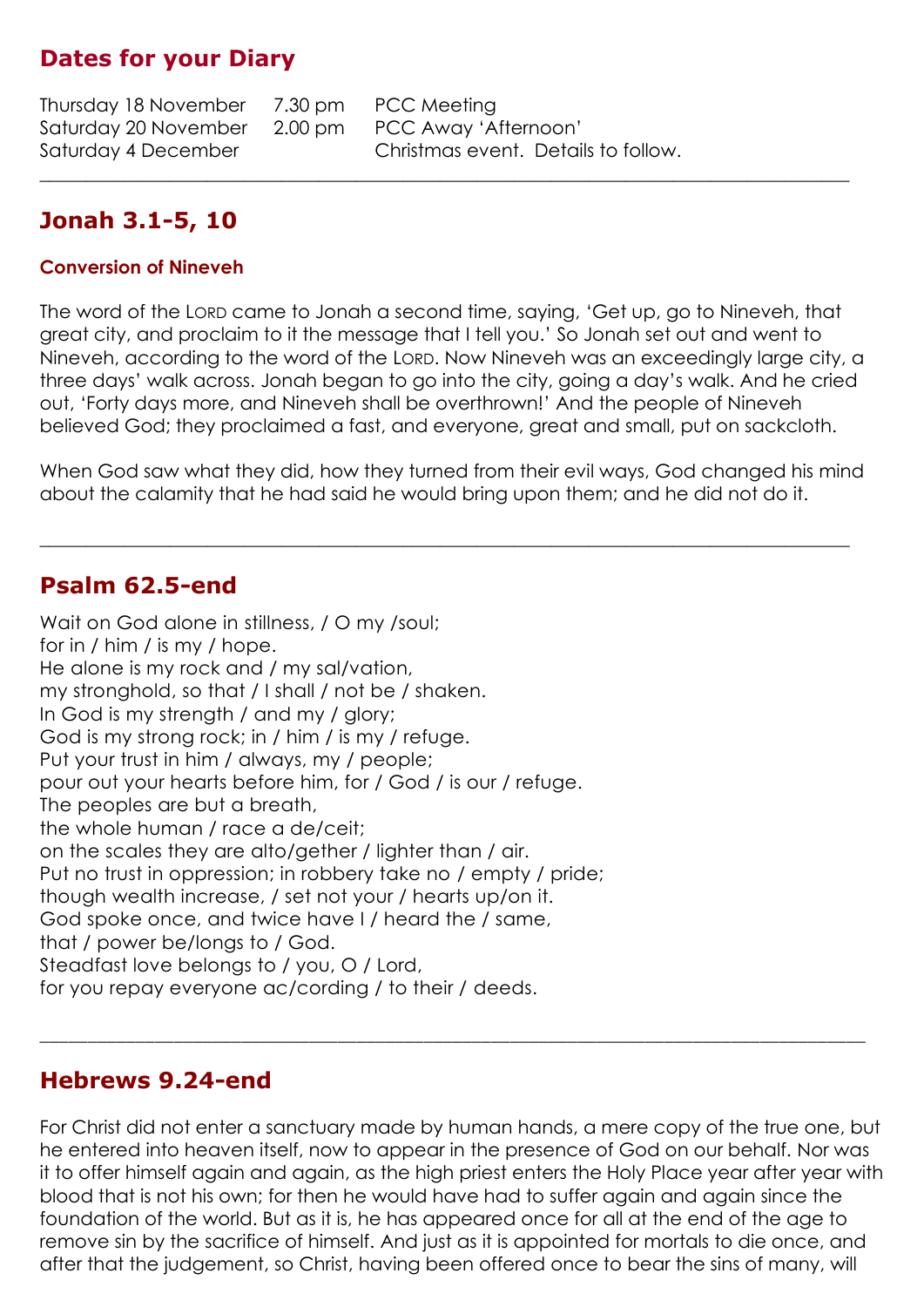appear a second time, not to deal with sin, but to save those who are eagerly waiting for him.

\_\_\_\_\_\_\_\_\_\_\_\_\_\_\_\_\_\_\_\_\_\_\_\_\_\_\_\_\_\_\_\_\_\_\_\_\_\_\_\_\_\_\_\_\_\_\_\_\_\_\_\_\_\_\_\_\_\_

# **Mark 1.14-20**

#### **The Beginning of the Galilean Ministry**

Now after John was arrested, Jesus came to Galilee, proclaiming the good news of God, and saying, 'The time is fulfilled, and the kingdom of God has come near; repent, and believe in the good news.'

### **Jesus Calls the First Disciples**

As Jesus passed along the Sea of Galilee, he saw Simon and his brother Andrew casting a net into the lake—for they were fishermen. And Jesus said to them, 'Follow me and I will make you fish for people.' And immediately they left their nets and followed him. As he went a little farther, he saw James son of Zebedee and his brother John, who were in their boat mending the nets. Immediately he called them; and they left their father Zebedee in the boat with the hired men, and followed him.

# **Readings for next Sunday, 14 November (Remembrance Sunday / 2nd Sunday before Advent)**

\_\_\_\_\_\_\_\_\_\_\_\_\_\_\_\_\_\_\_\_\_\_\_\_\_\_\_\_\_\_\_\_\_\_\_\_\_\_\_\_\_\_\_\_\_\_\_\_\_\_\_\_\_\_\_\_\_\_

Daniel 12.1-3; Psalm 16; Hebrews 10.11-14 [15-18] 19-25; Mark 13.1-8

We held our first combined **Bring & Buy and Community Hub** recently; £117.15 was made for church funds. Thank you to everyone who helped.

\_\_\_\_\_\_\_\_\_\_\_\_\_\_\_\_\_\_\_\_\_\_\_\_\_\_\_\_\_\_\_\_\_\_\_\_\_\_\_\_\_\_\_\_\_\_\_\_\_\_\_\_\_\_\_\_\_\_

**CMS Boxes**. If you have been collecting for CMS and have a box at home; Maureen Gibbs or Alison Giles would be pleased to receive it from you for counting. Alternatively if you would prefer to count the change yourself, and hand over a cheque (made out to CMS) please also hand to Maureen or Alison as they have paperwork to complete when sending donations off on behalf of St James'. Thank you.

**Refreshments after church** - it would be lovely to bring these back! If you'd like to help, please talk to Anne or Rosie. At the moment it would have to happen outside, weather permitting.

**Flames Faith Formation Group** - Last Autumn we had an outdoor youth group which met in the church garden for a fire and activities. We'd like to offer something similar but with a focus on the Big Questions of faith (as well as toasting marshmallows). There will be the option to be confirmed, but no expectation! The group will meet after school on Fridays starting this week (12th) with a snack and down time before some content and end with a campfire (weather permitting!). Let Anne or Steve know if your young person would like to come along.

**From January, Anne** has been asked to cover for six months for one of the chaplains at Trinity College who will be on maternity leave. This is an opportunity for her to exercise her ministry in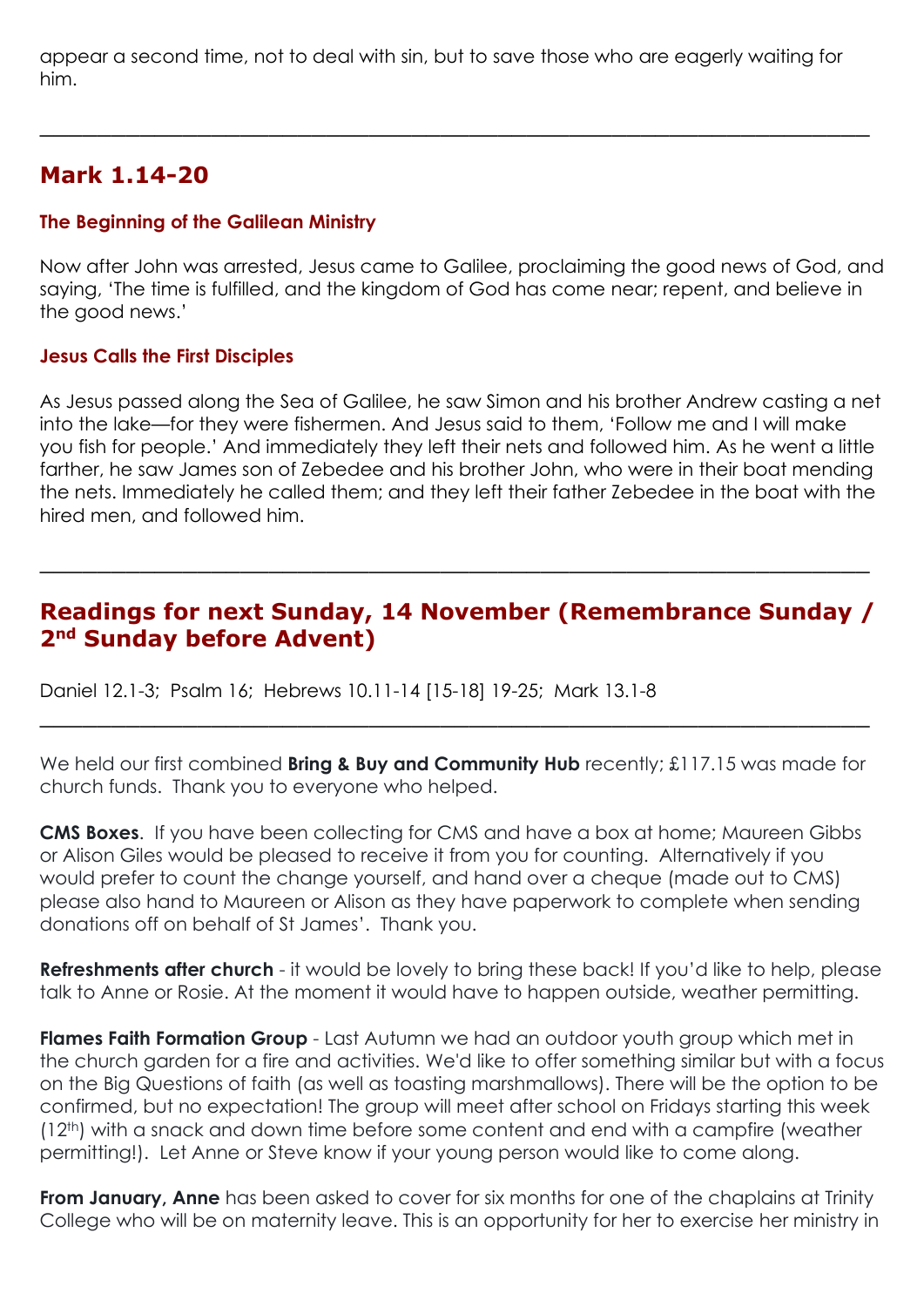a different setting, but she expects to come back to St James's after the placement to finish her curacy.

**Our new 'Community Hub'** operates every Saturday between 10.30 am and 12.30 pm. We serve tea/coffee from the Nave offering people a chance to chat alongside food collection**. The tea and coffee is for all comers, including members of St James' congregation – please drop in if you can!** The range of food on offer will be more limited but the basics will still be available, including refrigerated items, for those who are struggling to pay for provisions. Donations will still be most welcome and these now need to be dropped off at church on Saturday mornings between 9 am and 10 am. Thank you.

 $\_$  , and the set of the set of the set of the set of the set of the set of the set of the set of the set of the set of the set of the set of the set of the set of the set of the set of the set of the set of the set of th

## **Offertory Hymn**

#### $1$  2

And can it be that I should gain 'Tis myst'ry all! Th' Immortal dies: An int'rest in the Saviour's blood? Who can explore his strange design? Died he for me, who caused his pain? In vain the first-born seraph tries For me, who him to death pursued? To sound the depths of love divine! Amazing love! How can it be 'Tis mercy all! Let earth adore, That thou, my God, shouldst die for me? Let angel minds inquire no more. *Amazing love! How can it be that thou, my God, shouldst die for me?*

#### $3 \overline{4}$

He left his Father's throne above Long my imprisoned spirit lay Emptied himself of all but love, Thine eye diffused a quick'ning ray,

### 5

No condemnation now I dread; Jesus, and all in him, is mine! Alive in him, my living Head, And clothed in righteousness divine, Bold I approach the eternal throne, And claim the crown, through Christ my own. Charles Wesley CCL 91946

So free, so infinite his grace; The Solid Case of Fast bound in sin and nature's night; And bled for Adam's helpless race; I woke, the dungeon flamed with light; 'tis mercy all, immense and free; My chains fell off, my heart was free; For, O my God, it found out me. I rose, went forth, and followed thee.